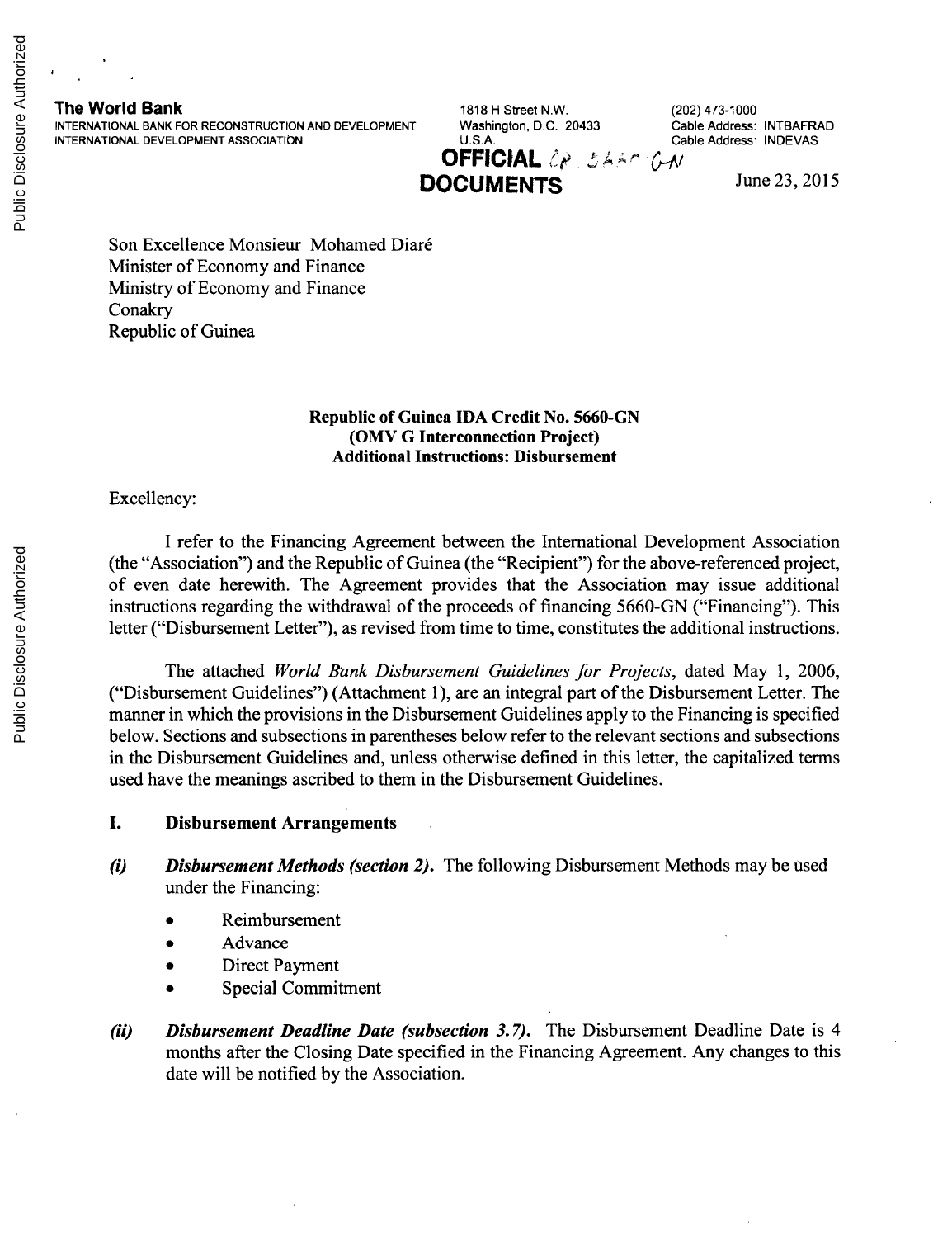*(iii)* Disbursement Conditions (subsection 3.8). Please refer to the Disbursement Condition(s) in Section IV.B.1 of Schedule 2 to the Financing Agreement.

# **II. Withdrawal of Financing Proceeds**

### *(i) Authorized Signatures (subsection 3.1).*

An authorized signatory letter in the Form attached (Attachment 2) should be furnished to the Association at the address indicated below providing the name(s) and specimen signature(s) of the official(s) authorized to sign Applications:

> The World Bank, Resident Mission Conakry, Guinea Attention: Mr. Ousmane Diagana, Country Director

*(ii) Applications (subsections 3.2* **-** *3.3).* Please provide completed and signed (a) applications for withdrawal, together with supporting documents, and **(b)** applications for special commitments, together with a copy of the commercial bank letter of credit, to the address indicated below:

> The World Bank Delta Center, 13th Floor Menengai Road, Upper Hill Nairobi, Kenya Contact Telephone number: *+254* 20 **2936 000** Attention: Loan Department

- *(ii) Electronic Delivery (subsection 3.4)* The Association may permit the Recipient to electronically deliver to the Association Applications (with supporting documents) through the Association's Client Connection, web-based portal. The option to deliver Applications to the Association **by** electronic means may be effected if: (a) the Recipient has designated in writing, pursuant to the terms of subparagraph (i) of this Section, its officials who are authorized to sign and deliver Applications and to receive secure identification credentials **("SIDC")** from the Association for the purpose of delivering such Applications **by** electronic means; and **(b)** all such officials designated **by** the Recipient have registered as users of Client Connection. **If** the Association agrees, the Association will provide the Recipient with **SIDC** for the designated officials. Following which, the designated officials may deliver Applications electronically **by** completing Form **2380,** which is accessible through Client Connection (https://clientconnection.worldbank.org). The Recipient may continue to exercise the option of preparing and delivering Applications in paper form. The Association reserves the right and may, in its sole discretion, temporarily or permanently disallow the electronic delivery of Applications **by** the Recipient.
- *(iii) Terms and Conditions of Use of SIDC to Process Applications.* **By** designating officials to use **SIDC** and **by** choosing to deliver the Applications electronically, the Recipient confirms through the authorized signatory letter its agreement to: (a) abide **by** the. *Terms and Conditions of Use of Secure Identification Credentials in connection with Use of*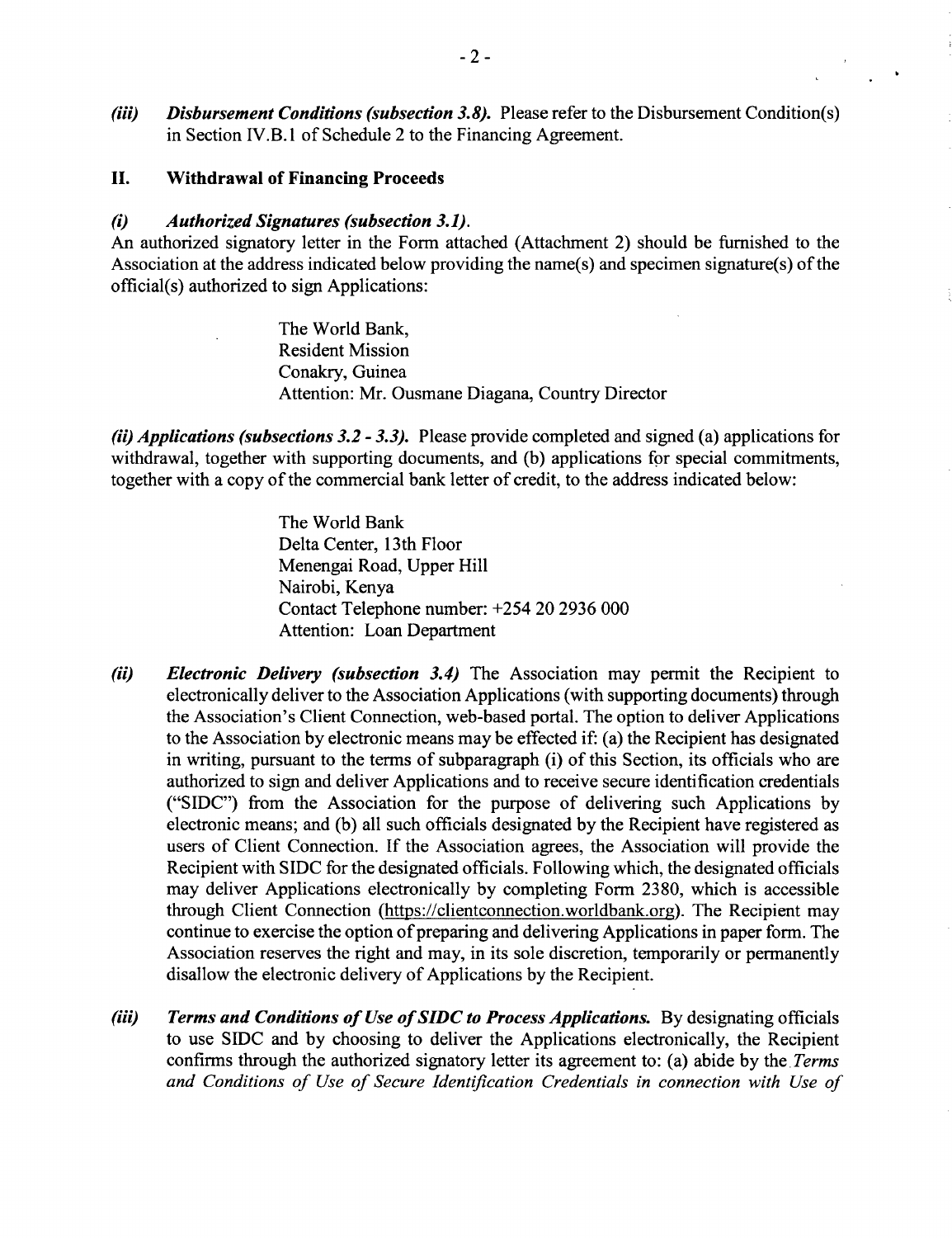*Electronic Means to Process Applications and Supporting Documentation* ("Terms and Conditions of Use of Secure Identification Credentials") provided in Attachment **3;** and **(b)** to cause such official to abide **by** those terms and conditions.

- *(iv) Minimum Value of Applications (subsection 3.5).* The Minimum Value of Applications is twenty percent of the Designated Account Ceiling.
- *(v) Advances (sections 5 and 6).*

 $\mathbf{r}_i$ 

- *\* Type ofDesignated Account (subsection 5.3):* Pooled (ref. Section IV)
- *Currency of Designated Account (subsection 5.4): CFAF*
- *\* Financial Institution at which the Designated Account Will Be Opened (subsection 5.5):* **ECOBANK**
- *\* Ceiling (subsection 6.1):* **CFAF 1.6** billion
- **III. Reporting on Use of Financing Proceeds**
- *(i) Supporting Documentation (section 4).* Supporting documentation should be provided with each application for withdrawal as set out below:
	- *\* For requests for Reimbursement:*
		- **0** Statement of Expenditure in the form attached (Attachment 4) for all other [expenditures **/** contracts]; and
		- **0** List of payments against contracts that are subject to the Association's prior review, in the form attached (Attachment *5)*
	- *\* For reporting eligible expenditures paid from the Designated Account:*
		- **0** Statement of Expenditure in the form attached (Attachment 4) for all other [expenditures **/** contracts]; and
		- a List of payments against contracts that are subject to the Association's prior review, in the form attached (Attachment *5)*
	- *For requests for Direct Payment: records evidencing eligible expenditures, e.g.,* copies of receipts, supplier invoices

# *(ii) Frequency of Reporting Eligible Expenditures Paid from the Designated Account (subsection 6.3):* nionthly

*(iii) Other Supporting Documentation Instructions* **All** other supporting documentation for SOEs should be retained **by** the project management or Recipient and must be made available for review **by** periodic World Bank missions and internal and external auditors.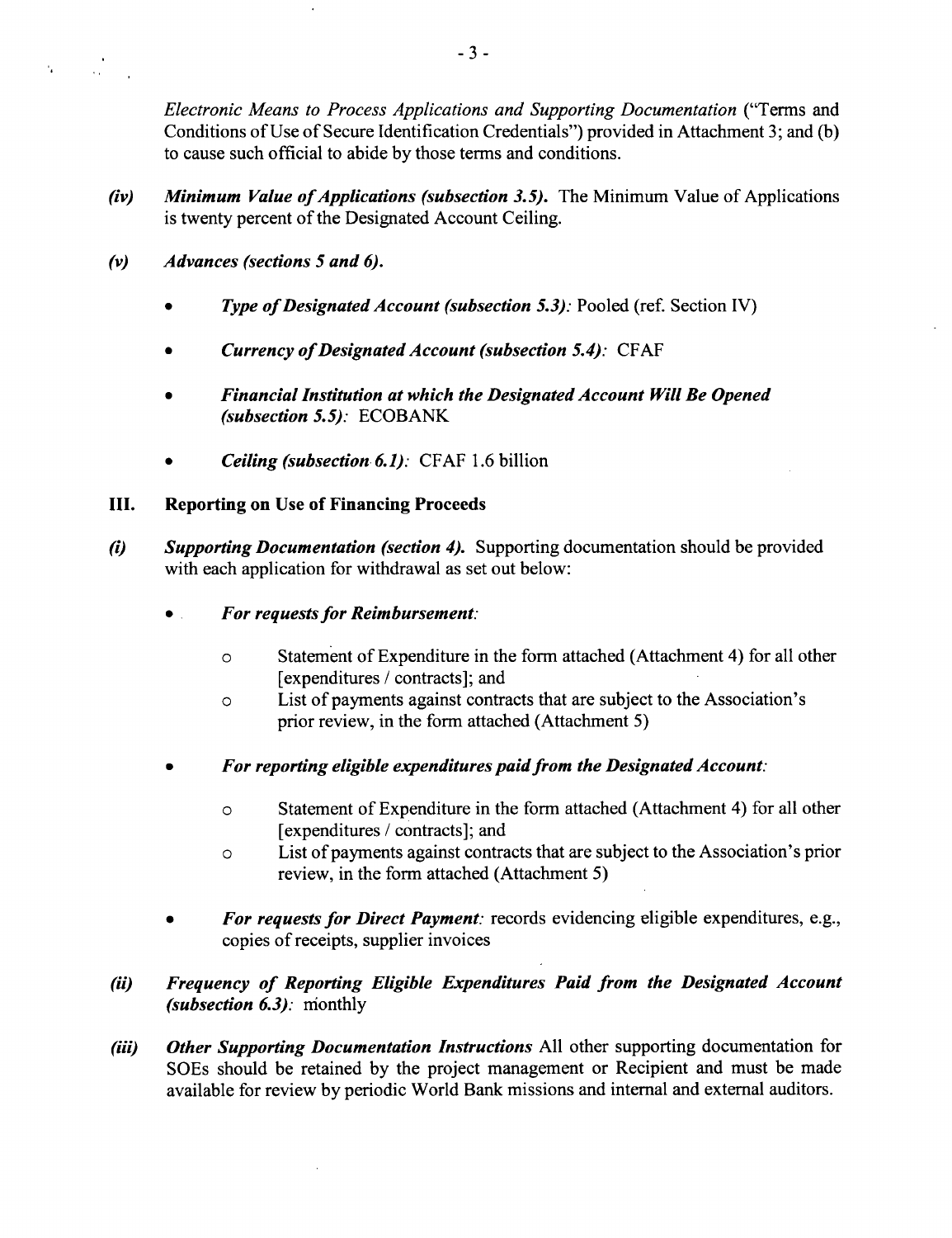## **IV. Other Disbursement Information**

The project will use a pooled Designated Account that will be managed **by** the Project Implementing Entity **-** OMVG. The proceeds of the **IDA** credit/grant to the Republic of Guinea (this Agreement) and **IDA** credits/grants to Senegal, Guinea-Bissau and the Gambia (under separate agreements) shall be disbursed to the pooled **DA** to pay for eligible project expenditures.

# **V. Other Important Information**

For additional information on disbursement arrangements, please refer to the Disbursement Handbook available on the Association's public website at https://www.worldbank.org and its secure website "Client Connection" at https://clientconnection.worldbank.org. Print copies are available upon request.

From the Client Connection website, you will be able to prepare and deliver Applications, monitor the near real-time status of the Financing, and retrieve related policy, financial, and procurement information.

**If** you have not already done so, the Association recommends that you register as a user of the Client Connection website (https://clientconnection.worldbank.org). From this website you will be able to prepare and deliver Applications, monitor the near real-time status of the Financing, and retrieve related policy, financial, and procurement information. **All** Recipient officials authorized to sign and deliver Applications **by** electronic means are required to register with Client Connection before electronic delivery can be effected. For more information about the website and registration arrangements, please contact the Association **by** email at <clientconnection@worldbank.org>.

**If** you have any queries in relation to the above, please contact Ms. Aissatou Diallo, Sr. Finance Officer, at loaafr@worldbank.org using the above reference.

# Very truly yours, **INTERNATIONAL DEVELOPMENT ASSOCIATION**

 $\lambda$ chn $\pm$ 

Colin Bruce Regional Integration Director Africa Region

# Attachments

- **1.** *World Bank Disbursement Guidelines for Projects,* dated May **1, 2006**
	- 2. Form for Authorized Signatures
	- **3.** *Terms and Conditions of Use ofSecure Identification Credentials in connection with Use of Electronic Means to Process Applications and Supporting Documentation,* dated March **1, 2013**
	- 4. Form of "Statement of Expenditure"
	- *5.* Form of Payments Against Contracts Subject to the Bank's Prior Review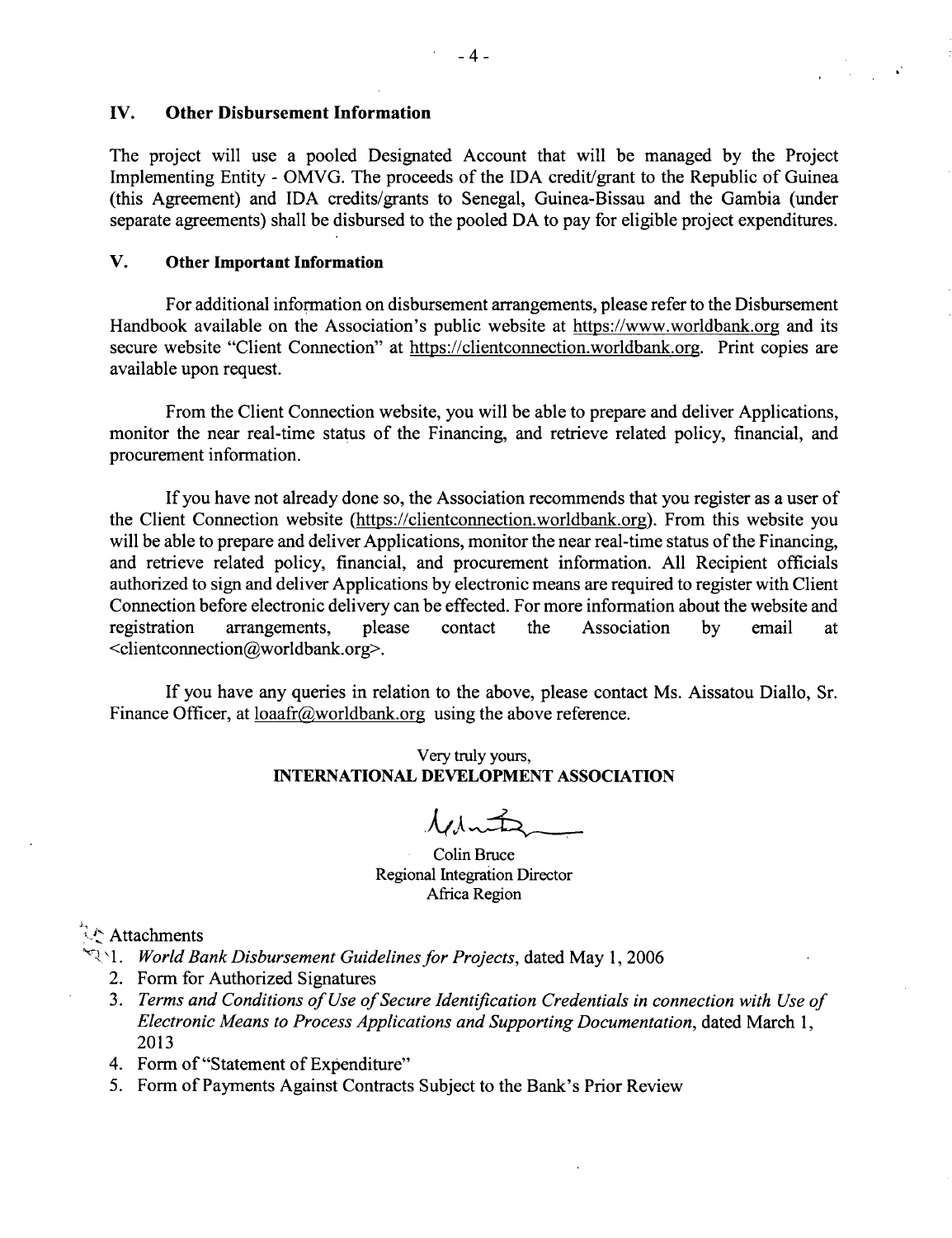Attachment 2

Form of Authorized *Signatory* Letter [Letterhead] *Organisation pour la Mise en Valeur dufleuve Gambie* (OMVG **-** The Gambia River Basin Development Organization) [Street address] [City] [Country]

**[DATE]**

The World Bank **1818** H Street, N.W. Washington, **D.C.** 20433 United States of America

Attention: [Country Director]

Re: Credit/Grant No. **5660-GN (OMVG** Interconnection Project)

**I** refer to the Financing Agreement ("Agreement") between the International Development Association (the "Association") and the Republic of Guinea (the "Recipient"), dated , providing the above Financing. For the purposes of Section **2.03** of the General Conditions as defined in the Agreement, and pursuant to the provisions of clause 2.02 of the Agreement, any <sup>1</sup>[one] of the persons whose authenticated specimen signatures appear below is authorized on behalf of the Recipient to sign applications for withdrawal [and applications for a special commitment] under this Financing.

For the purpose of delivering Applications to the Association, 2[each] of the persons whose authenticated specimen signatures appears below is authorized on behalf of the Recipient, acting 3[individually] 4[jointly], to deliver Applications, and evidence in support thereof on the terms and conditions specified **by** the Association.

5[This confirms that the Recipient is authorizing such persons to accept Secure Identification Credentials **(SIDC)** and to deliver the Applications and supporting documents to

<sup>&</sup>lt;sup>1</sup> Instruction to the Recipient: Stipulate if more than one person needs to sign Applications, and how many or which positions, and if any thresholds apply. *Please delete this footnote in final letter that is sent to the Association.*

<sup>2</sup>Instruction to the Recipient: Stipulate if more than one person needs *to jointly* sign Applications, if so, please indicate the actual number. *Please delete this footnote in final letter that is sent to the Association.*

<sup>&</sup>lt;sup>3</sup> Instruction to the Recipient: Use this bracket if any one of the authorized persons may sign; if this is not applicable, please delete. *Please delete this footnote in final letter that is sent to the Association.*

<sup>4</sup> Instruction to the Recipient: Use this bracket **only** if several individuals must jointly sign each Application; if this is not applicable, please delete. *Please delete this footnote in final letter that is sent to the Association.*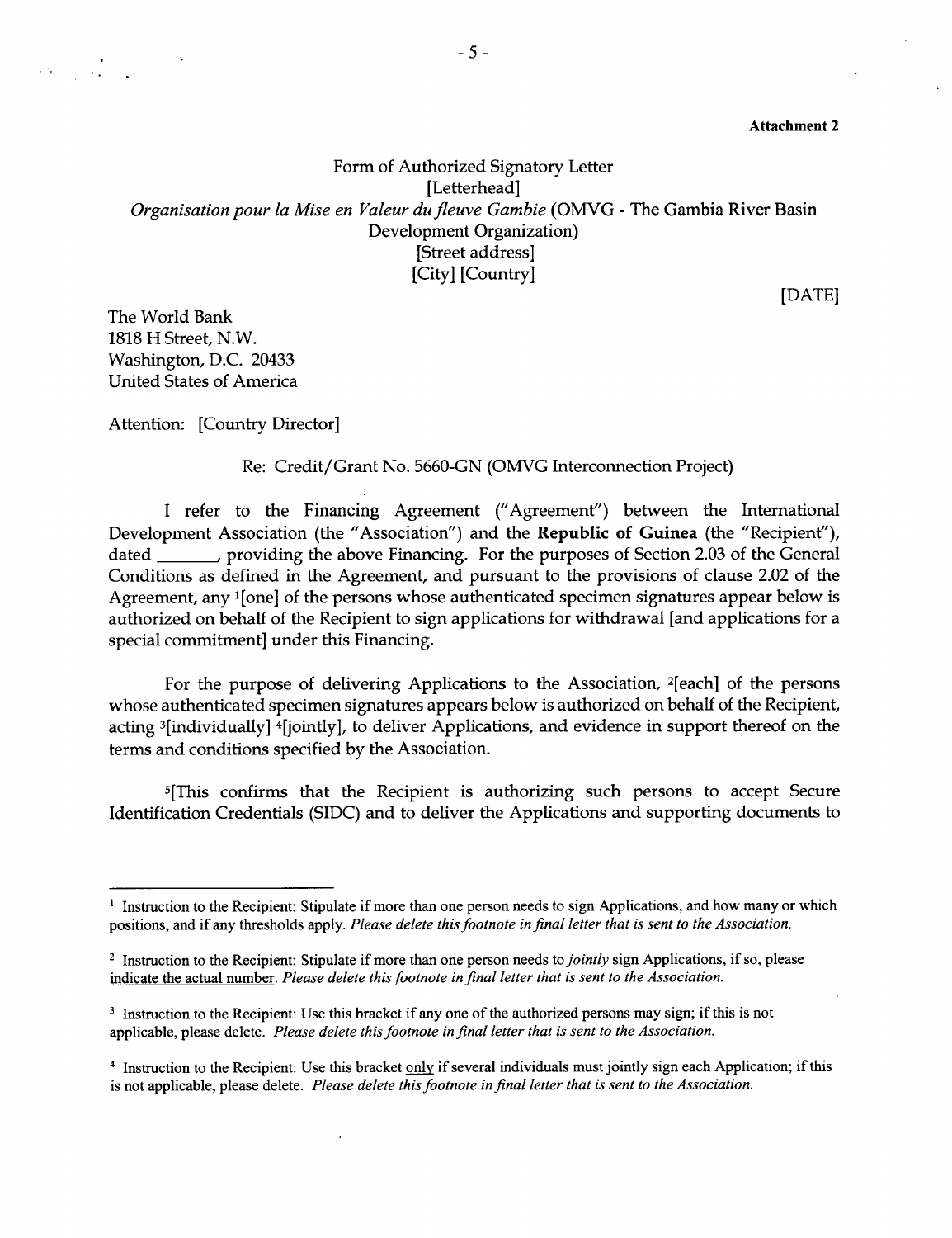the Association **by** electronic means. In full recognition that the Association shall rely upon such representations and warranties, including without limitation, the representations and warranties contained in the *Terms and Conditions of Use of Secure Identification Credentials in connection with Use of Electronic Means to Process Applications and Supporting .Documentation* ("Terms and Conditions of Use of **SIDC"),** the Recipient represents and warrants to the Association that it will cause such persons to abide **by** those terms and conditions.]

This Authorization replaces and supersedes any Authorization currently in the Association records with respect to this Agreement.

| [Name], [position] | Specimen Signature: |
|--------------------|---------------------|
| [Name], [position] | Specimen Signature: |
| [Name], [position] | Specimen Signature: |

Yours truly,

**/** signed **/**

Mr. Justino Vieira Executive Secretary

s Instruction to the Recipient: **Add** this paragraph if the Recipient wishes to authorize the listed persons to accept Secure Identification Credentials and to deliver Applications **by** electronic means; *if* this is not applicable, please delete the paragraph. *Please delete this footnote in final letter that is sent to the Association.*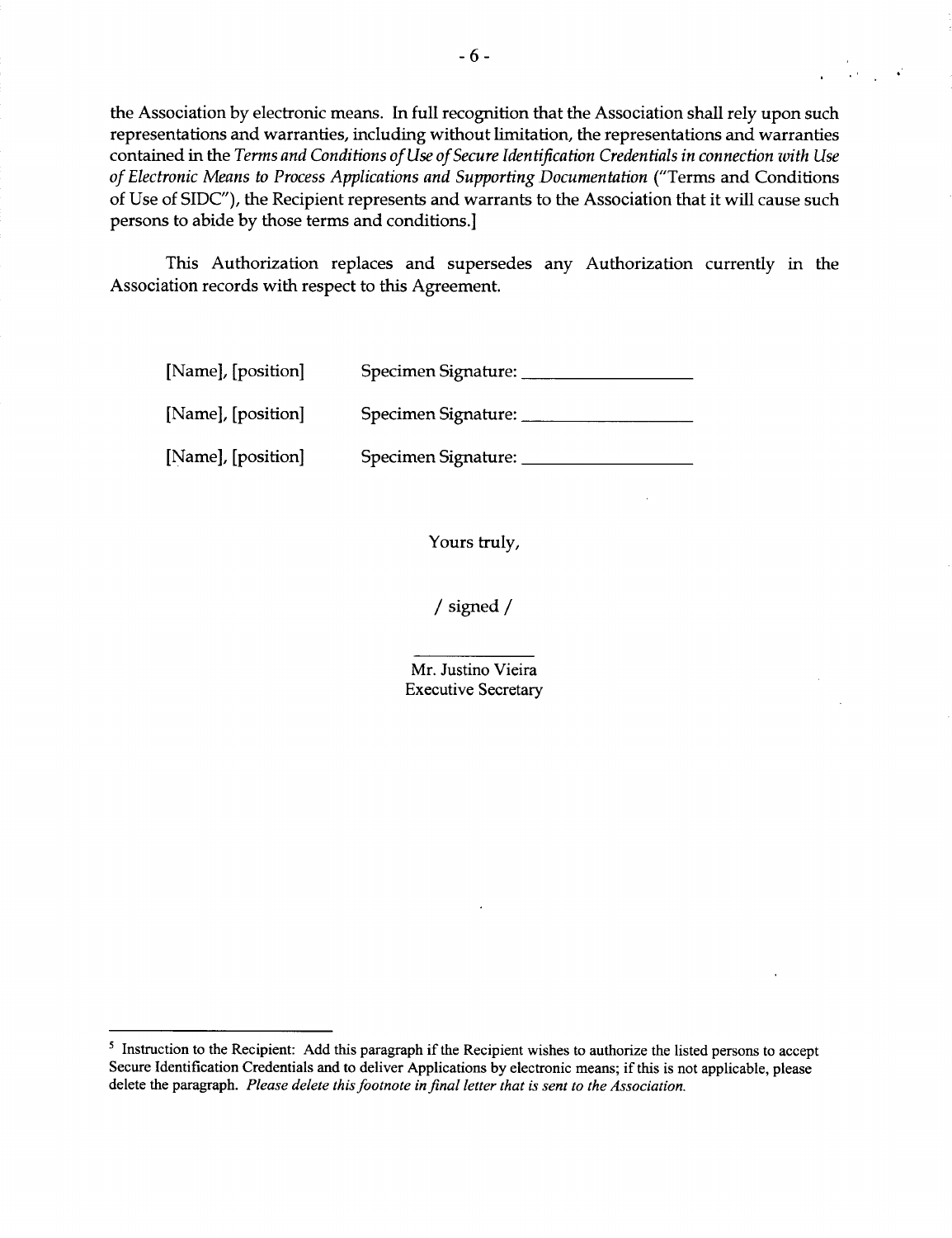# **Terms and Conditions of Use of Secure Identification Credentials in connection with Use of Electronic Means to Process Applications and Supporting Documentation**

# March **1, 2013**

The World Bank (Bank)' will provide secure identification credentials **(SIDC)** to permit the Borrower<sup>2</sup> to deliver applications for withdrawal and applications for special commitments under the Agreement(s) and supporting documentation (such applications and supporting documentation together referred to in these Terms and Conditions of Use as Applications) to the Bank electronically, on the terms and conditions of use specified herein.

**SIDC** can be either: (a) hardware-based (Physical Token), or **(b)** software-based (Soft Token). The Bank reserves the right to determine which type of **SIDC** is most appropriate.

### **A. Identification of** Users.

- 1. The Borrower will be required to identify in a completed Authorized Signatory Letter **(ASL)** duly delivered to and received **by** the Bank each person who will be authorized to deliver Applications. The Bank will provide **SIDC** to each person identified in the **ASL** (Signatory), as provided below. The Borrower shall also immediately notify the Bank if a Signatory is no longer authorized **by** the Borrower to act as a Signatory.
- 2. Each Signatory must register as a user on the Bank's Client Connection **(CC)** website (https://clientconnection.worldbank.org) prior to receipt of his/her **SIDC.** Registration on **CC** will require that the Signatory establish a **CC** password **(CC** Password). The Signatory shall not reveal his/her **CC** Password to anyone or store or record the **CC** Password in written or other form. Upon registration as a **CC** user, the Signatory will be assigned a unique identifying account name.

#### B. **Initialization of SIDC.**

1. Prior to initialization of **SIDC by** a Signatory, the Signatory will acknowledge having read, understood and agreed to be bound **by** these Terms and Conditions of Use.

 $\ddot{\phantom{a}}$ 

<sup>&</sup>lt;sup>1</sup> "Bank" includes IBRD and IDA.

<sup>&</sup>lt;sup>2</sup> "Borrower" includes the borrower of an IBRD loan, IDA credit, or Project Preparation Facility advance and the recipient of a grant.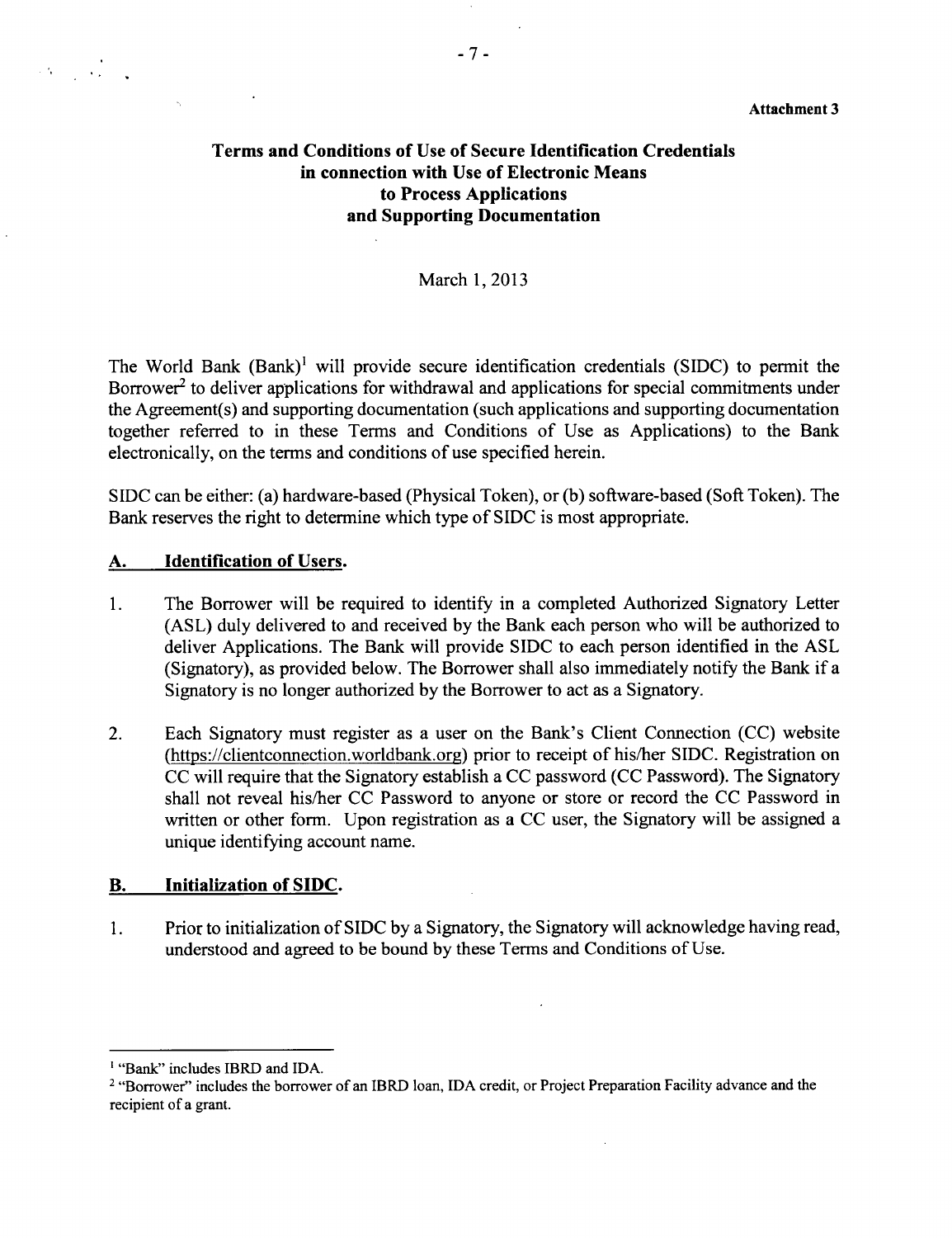- 2. Where a Physical Token is to be used, promptly upon receipt of the Physical Token, the Signatory will access **CC** using his/her account name and **CC** Password and register his/her Physical Token and set a personal identification number **(PIN)** to be used in connection with the use of his/her Physical Token, after which the Physical Token will be initialized for use **by** the Signatory exclusively for purposes of delivering Applications. Where a Soft Token is to be used, the Signatory will access **CC** using his/her account name and **CC** Password and set a personal identification number **(PIN)** to be used in connection with the use of his/her Soft Token, after which the Soft Token will be initialized for use **by** the Signatory exclusively for purposes of delivering Applications. Upon initialization of the **SIDC,** the Signatory will be a **"SIDC** User". The Bank will maintain in its database a user account (Account) for each **SIDC** User for purposes of managing the SIDC of the **SIDC** User. Neither the Borrower nor the **SIDC** User will have any access to the Account.
- **3.** Prior to first use of the **SIDC by** the **SIDC** User, the Borrower shall ensure that the **SIDC** User has received training materials provided **by** the Bank in use of the **SIDC.**

# **C.** Use of **SIDC.**

- 1. Use of the **SIDC** is strictly limited to use in the delivery of Applications **by** the **SIDC** User in the manner prescribed **by** the Bank in the Agreement(s) and these Terms and Conditions. Any other use of the **SIDC** is prohibited.
- 2. The Bank assumes no responsibility or liability whatsoever for any misuse of the **SIDC by** the **SIDC** User, other representatives of the Borrower, or third parties.
- **3.** The Borrower undertakes to ensure, and represents and warrants to the Bank (such representation and warranty being expressly relied upon **by** the Bank in granting **SIDC)** that each **SIDC** User understands and will abide **by,** these Terms and Conditions of Use, including without limitation the following:

#### 4. *Security*

4.1. The **SIDC** User shall not reveal his/her **PIN** to anyone or store or record the **PIN** in written or other form.

4.2. The **SIDC** User shall not allow anyone else to utilize his/her **SIDC** to deliver an Application to the Bank.

4.3. The **SIDC** User shall always logout from **CC** when not using the system. Failure to logout properly can create a route into the system that is unprotected.

4.4. **If** the **SIDC** User believes a third party has learned his/her **PIN** or has lost his/her Physical Token he/she shall immediately notify clientconnection $@$ worldbank.org.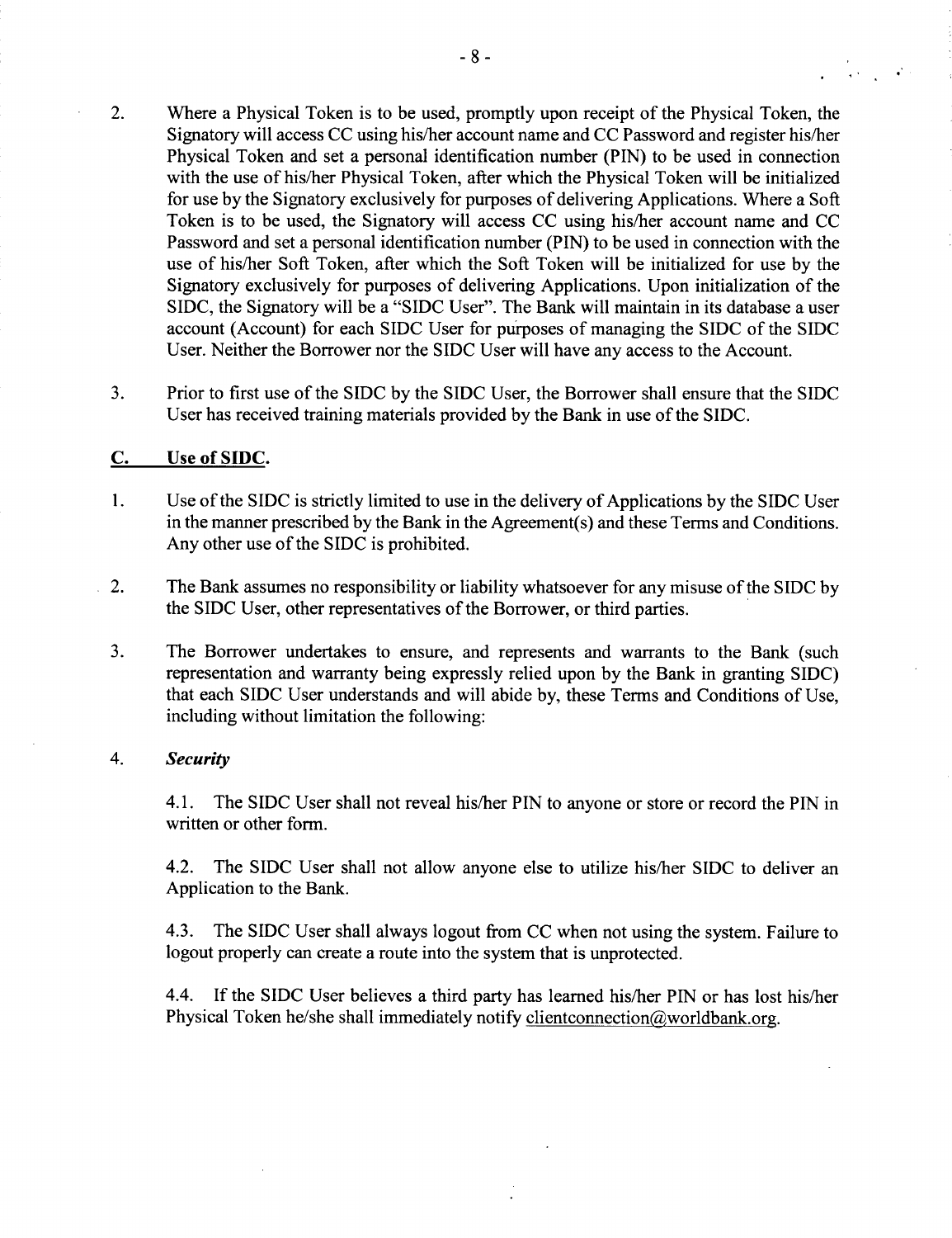4.5. The Borrower shall immediately notify the Bank at clientconnection&worldbank.org of any lost, stolen or compromised **SIDC,** and take other reasonable steps to ensure such **SIDC** are disabled immediately.

# **5.** *Reservation of Right to Disable SIDC*

**5.1.** The Borrower shall reserve the right to revoke the authorization of a **SIDC** User to use a **SIDC** for any reason.

**5.2.** The Bank reserves the right, in its sole discretion, to temporarily or permanently disable a **SIDC,** de-activate a **SIDC** User's Account or both.

# **6.** *Care of Physical Tokens*

**6.1.** Physical Tokens will remain the property of the Bank.

**6.2.** The Bank will physically deliver a Physical Token to each Signatory designated to receive one in a manner to be determined **by** and satisfactory to the Bank.

**6.3.** Physical Tokens contain delicate and sophisticated instrumentation and therefore should be handled with due care, and should not be immersed in liquids, exposed to extreme temperatures, crushed or bent. Also, Physical Tokens should be kept more than five (5) cm from devices that generate electromagnetic radiation (EMR), such as mobile phones, phone-enabled PDAs, smart phones and other similar devices. Physical Tokens should be carried and stored separate from any EMR device. At close range (less than **5** cm), these devices can output high levels of EMR that can interfere with the proper operation of electronic equipment, including the Physical Token.

6.4. Without derogating from these Terms and Conditions of Use, other technical instructions on the proper use and care of Physical Tokens are available at http://www.rsa.com.

# **7.** *Replacement*

**7.1.** Lost, damaged, compromised (in terms of 4.5, above) or destroyed Physical Tokens will be replaced at the expense of the Borrower.

**7.2.** The Bank reserves the right, in its sole discretion, not to replace any Physical Token in the case of misuse, or not to reactivate a **SIDC** User's Account.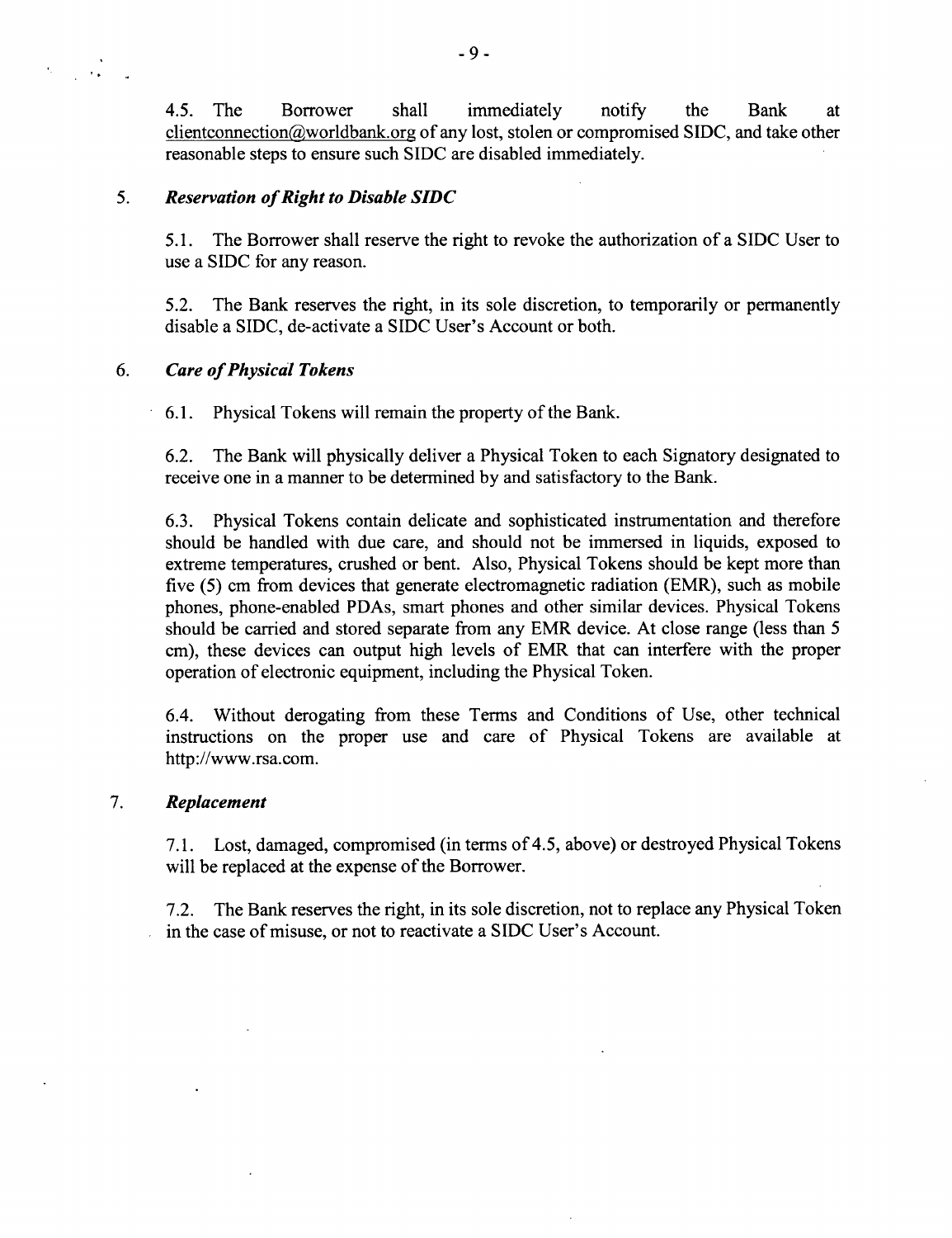$\bar{z}$ 

 $\label{eq:2} \frac{1}{2} \left( \frac{1}{2} \sum_{i=1}^n \frac{1}{2} \sum_{j=1}^n \frac{1}{2} \sum_{j=1}^n \frac{1}{2} \sum_{j=1}^n \frac{1}{2} \sum_{j=1}^n \frac{1}{2} \sum_{j=1}^n \frac{1}{2} \sum_{j=1}^n \frac{1}{2} \sum_{j=1}^n \frac{1}{2} \sum_{j=1}^n \frac{1}{2} \sum_{j=1}^n \frac{1}{2} \sum_{j=1}^n \frac{1}{2} \sum_{j=1}^n \frac{1}{2} \sum_{j$ 

# **The World Bank APPLICATION FOR WITHDRAWAL Data STATEMENT OF EXPENDITURES (SOE)**

Category No.

<u> 1990 - Johann Barbara, martxa a</u>

#### **CONTRACT DETAIL**

 $\mathcal{A}^{\pm}$ 

 $\hat{\mathbf{r}}$ 

| $\mathbf{1}$ |                                                                         |                                                                                  |                                                                                          |                                       |                                                                                                                             |                                 |                                                                                                       |                                                                               |                      |                           |
|--------------|-------------------------------------------------------------------------|----------------------------------------------------------------------------------|------------------------------------------------------------------------------------------|---------------------------------------|-----------------------------------------------------------------------------------------------------------------------------|---------------------------------|-------------------------------------------------------------------------------------------------------|-------------------------------------------------------------------------------|----------------------|---------------------------|
|              |                                                                         |                                                                                  |                                                                                          |                                       |                                                                                                                             |                                 |                                                                                                       |                                                                               | 1                    | 1                         |
| Item No.     | $\overline{\mathbf{3}}$<br>Name and Address of<br>Contractors/Suppliers | $\overline{4}$<br>Contract or<br>Purchase order<br>No. & Date (or<br>other ref.) | 5<br><b>Brief</b><br>Descrip<br>tion of<br>Goods,<br>Works<br>or<br>Service<br>${\bf S}$ | $6\,$<br>Currency and Total Amount of | $\overline{7}$<br>Total<br>amount<br>invoice<br>${\bf S}$<br>covere<br>d by<br>applica<br>tion<br>(net of<br>retentio<br>n) | $8\phantom{.}$<br>$\%$<br>Elig. | 9<br>Invoic<br>$\mathbf e$<br>Amou<br>$\mathop{\rm nt}\nolimits$<br>Eligibl<br>e for<br>Financ<br>ing | 10<br>Amo<br>unt<br>Paid<br>From<br>Speci<br>al<br>Acco<br>unt<br>(if<br>any) | 1<br>Date of Payment | $\overline{2}$<br>Remarks |
|              |                                                                         |                                                                                  |                                                                                          |                                       | <b>TOTALS</b>                                                                                                               |                                 |                                                                                                       |                                                                               |                      |                           |

Supporting documents for this **SOE** retained at:(insert location)